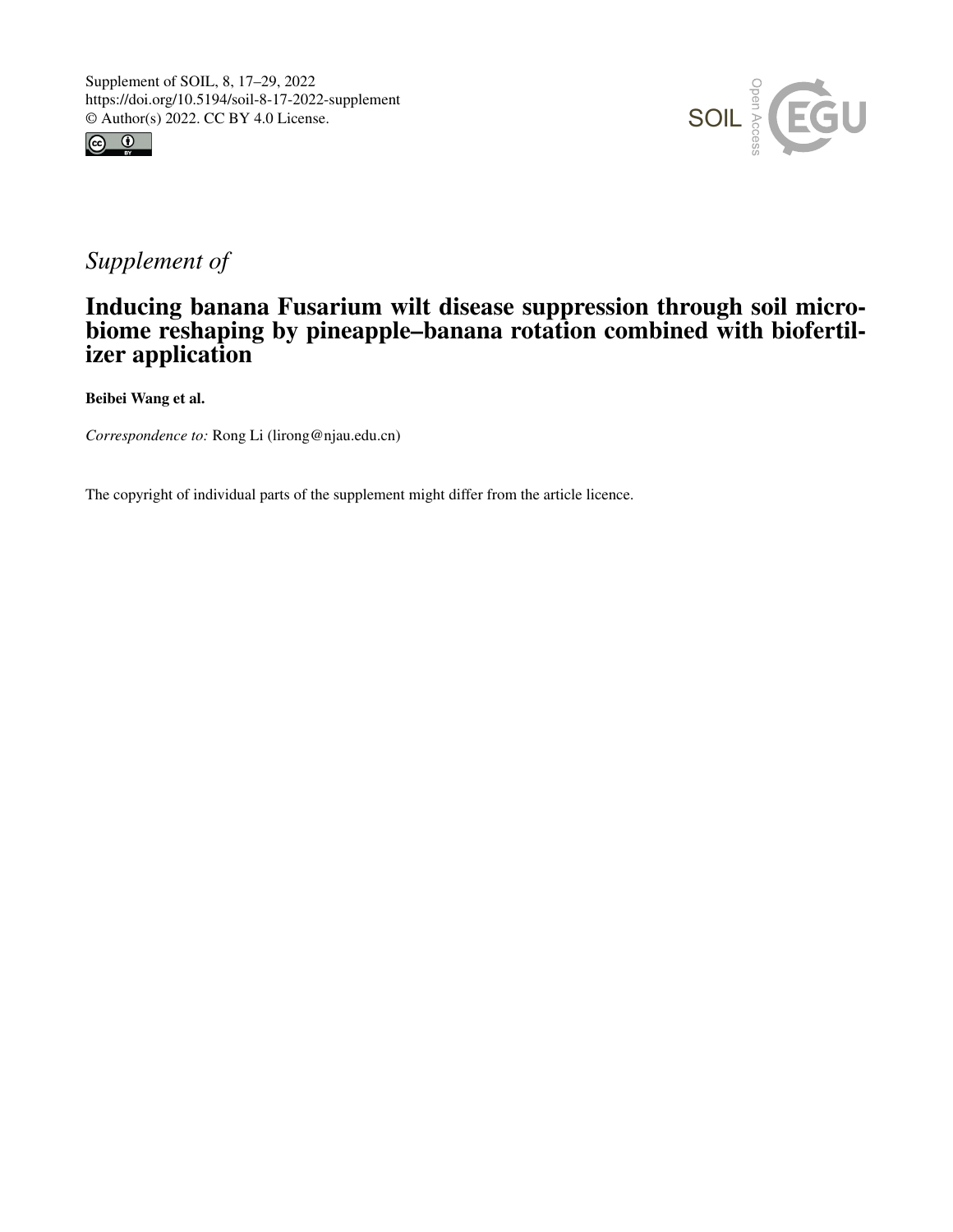

**Fig S1**Rarefaction analysis at 3% dissimilarity levels for soil samples collected from BOF (banana continuously cropped for two years with common organic fertilizer applied); POF (banana planted after Pineapple rotation with common organic fertilizer applied in banana season) and PBIO (banana planted after Pineapple rotation treatment with Bio-organic fertilizer applied) treatments.

**Table S1 The statistical table of the disease incidence**

|             |                       | Repeat 1 | Repeat 2 | Repeat 3 | Repeat 4 | Repeat 5 | Repeat 6 | Repeat 7 | Repeat 8 | Repeat 9 |
|-------------|-----------------------|----------|----------|----------|----------|----------|----------|----------|----------|----------|
| <b>BOF</b>  | Total plant           | 75       | 75       | 75       | 75       | 75       | 75       | 75       | 75       | 75       |
|             | Disease plant         | 47       | 53       | 50       | 53       | 49       | 46       | 53       | 50       | 50       |
|             | Disease incidence (%) | 62.67    | 70.67    | 66.67    | 70.67    | 65.33    | 61.33    | 70.67    | 66.67    | 66.67    |
| <b>PBIO</b> | Total plant           | 75       | 75       | 75       | 75       | 75       | 75       | 75       | 75       | 75       |
|             | Disease number        | 8        | 12       | 7        | 9        | 11       | 8        | 10       | 9        | 9        |
|             | Disease incidence (%) | 10.67    | 16.00    | 9.33     | 12.00    | 14.67    | 10.67    | 13.33    | 12.00    | 12.00    |
| <b>POF</b>  | Total plant           | 75       | 75       | 75       | 75       | 75       | 75       | 75       | 75       | 75       |
|             | Disease number        | 25       | 22       | 27       | 22       | 28       | 25       | 24       | 28       | 24       |
|             | Disease incidence (%) | 33.33    | 29.33    | 36.00    | 29.33    | 37.33    | 33.33    | 32.00    | 37.33    | 32.00    |